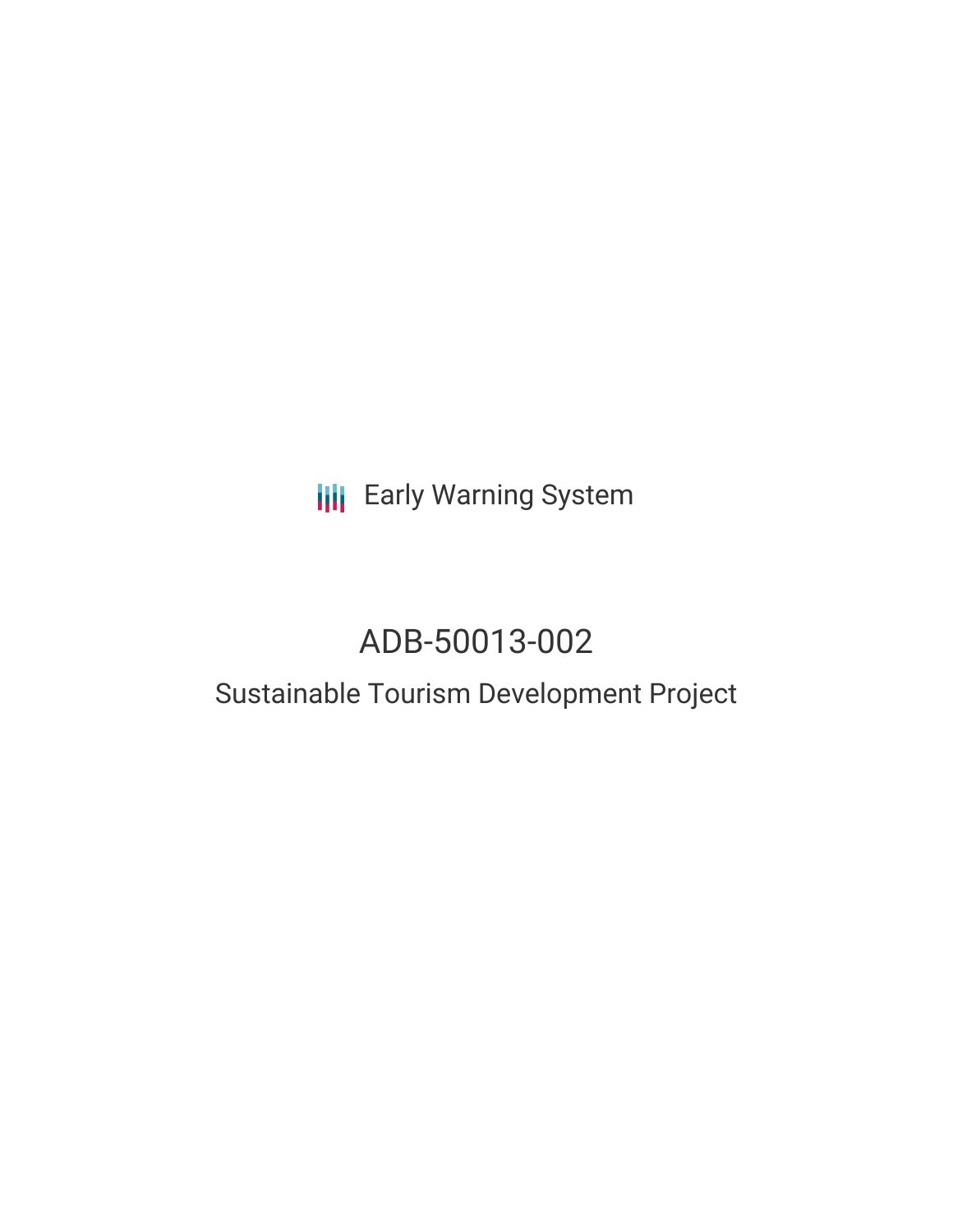### **Quick Facts**

| <b>Countries</b>               | Mongolia                     |
|--------------------------------|------------------------------|
| <b>Specific Location</b>       | Khuvsgul Aimag               |
| <b>Financial Institutions</b>  | Asian Development Bank (ADB) |
| <b>Status</b>                  | Proposed                     |
| <b>Bank Risk Rating</b>        | B                            |
| <b>Borrower</b>                | Government of Mongolia       |
| <b>Sectors</b>                 | Agriculture and Forestry     |
| <b>Investment Type(s)</b>      | Loan                         |
| <b>Investment Amount (USD)</b> | $$38.00$ million             |
| <b>Project Cost (USD)</b>      | \$38,00 million              |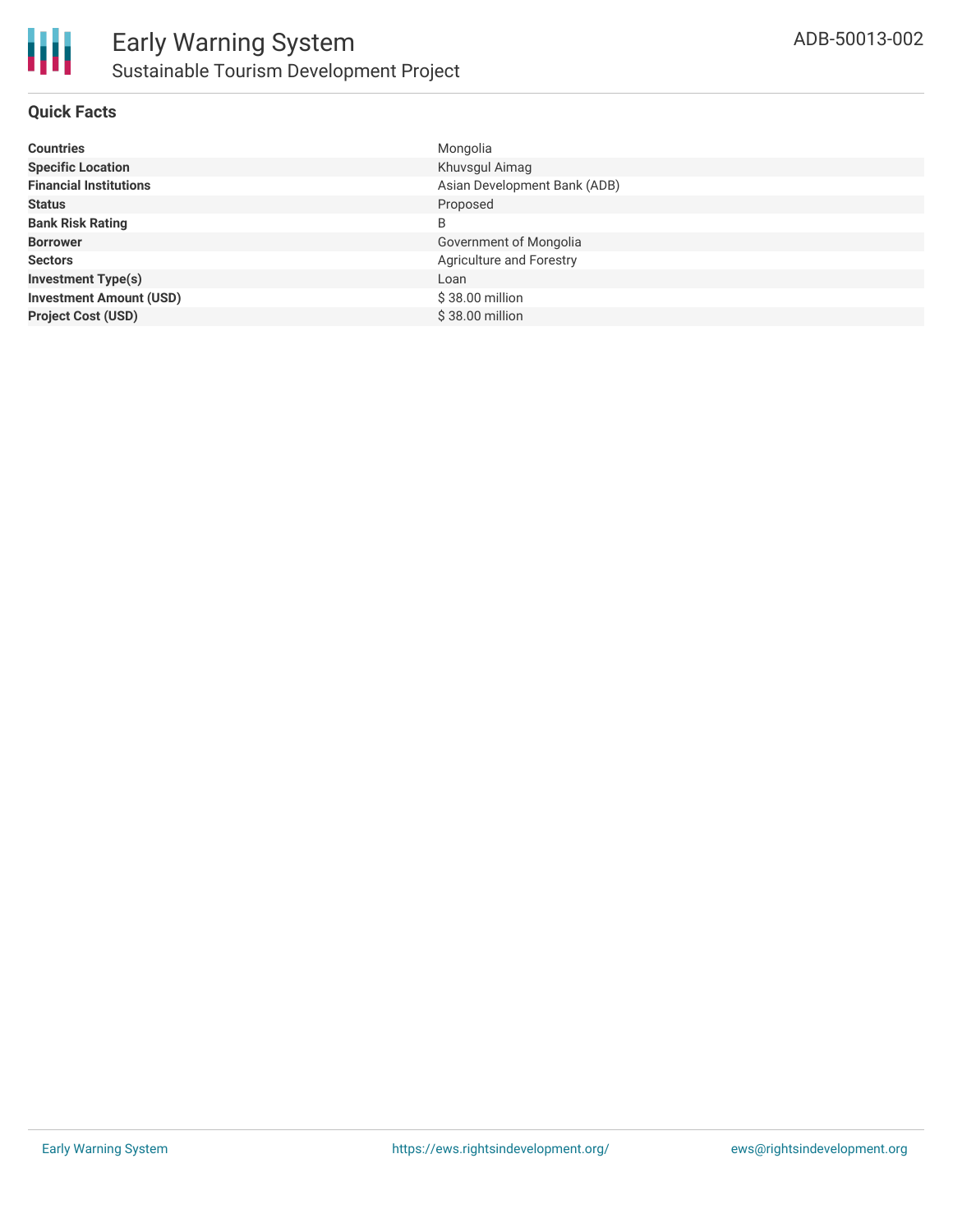

### **Project Description**

Mongolia has a small but growing tourism sector. In 2014, tourism comprised 3.2% of gross domestic product (GDP) (MNT695.0 billion) and 2.8% of total employment (33,500 jobs). Tourism is forecast to rise 5.7% per annum to MNT1,298.6 billion (2.6% of GDP) in 2025. International tourist arrivals were 408,000 in 2015 and are forecast to increase 5.2% per annum to 620,000 in 2025. Government efforts to expand tourism are centered on Mongolia's unique wilderness values and large network of protected areas, which cover 17.4% of the country. Tourism presents important opportunities for income and livelihood diversification, yet realizing such benefits is challenging. Lessons learned from protected areas indicate the need for well-planned tourism concessions, basic public infrastructure, and inclusive planning. In contrast, protected areas in Mongolia are typically under-funded and located in poor regions with limited infrastructure. Unmanaged tourism may threaten ecological and cultural values and provide few benefits to local people. National models are required to guide tourism development in Mongolia's protected areas, tailored especially to cold, fragile, and remote environments.

#### IMPACT

(i) Per capita income in Khuvsgul Aimag increased.

(ii) Sustainability of tourism sector in Khuvsgul Aimag improved.

### OUTCOME

Integrated and sustainable management of Khuvsgul Lake National Park (KLNP) achieved.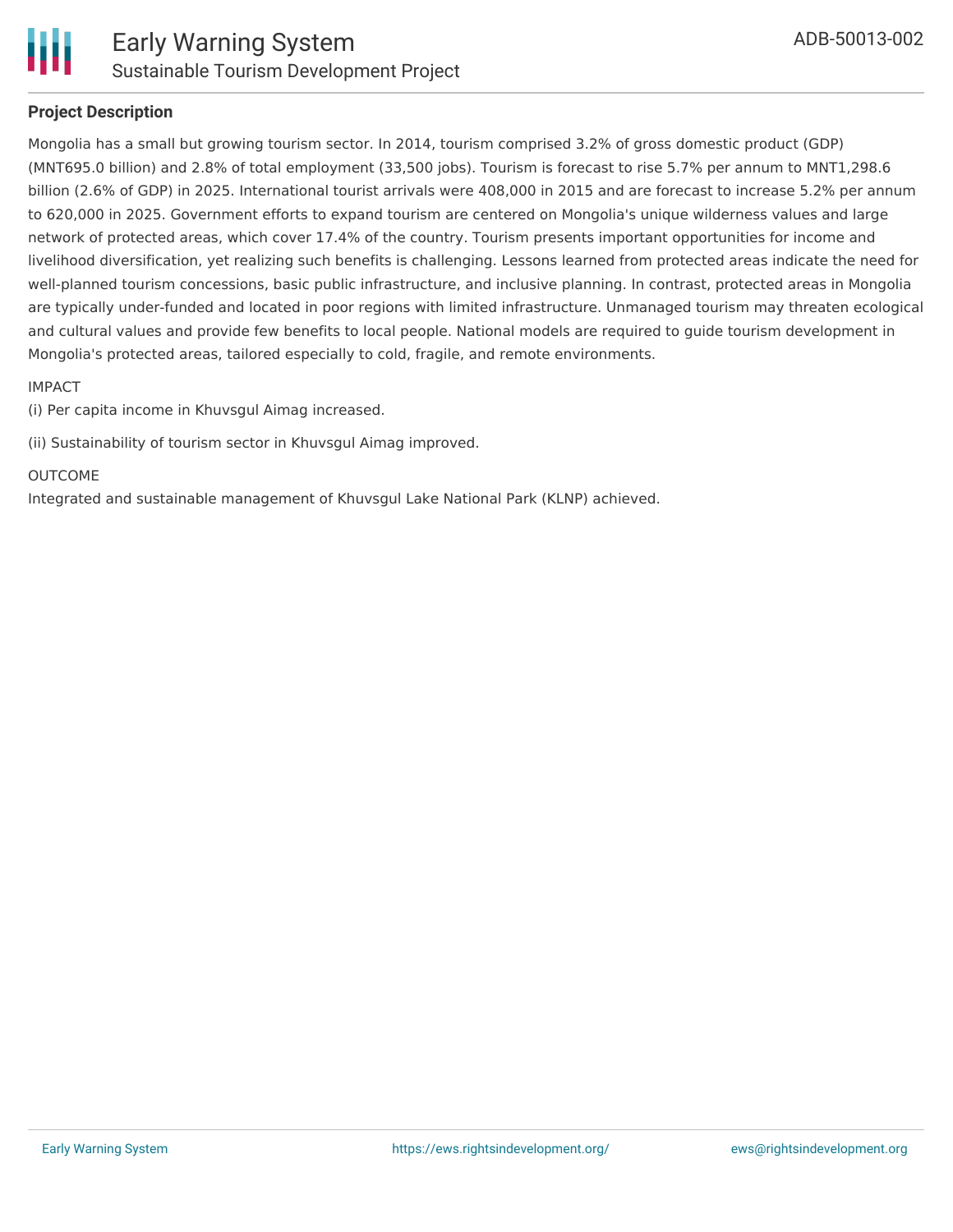

### Early Warning System Sustainable Tourism Development Project

### **Investment Description**

Asian Development Bank (ADB)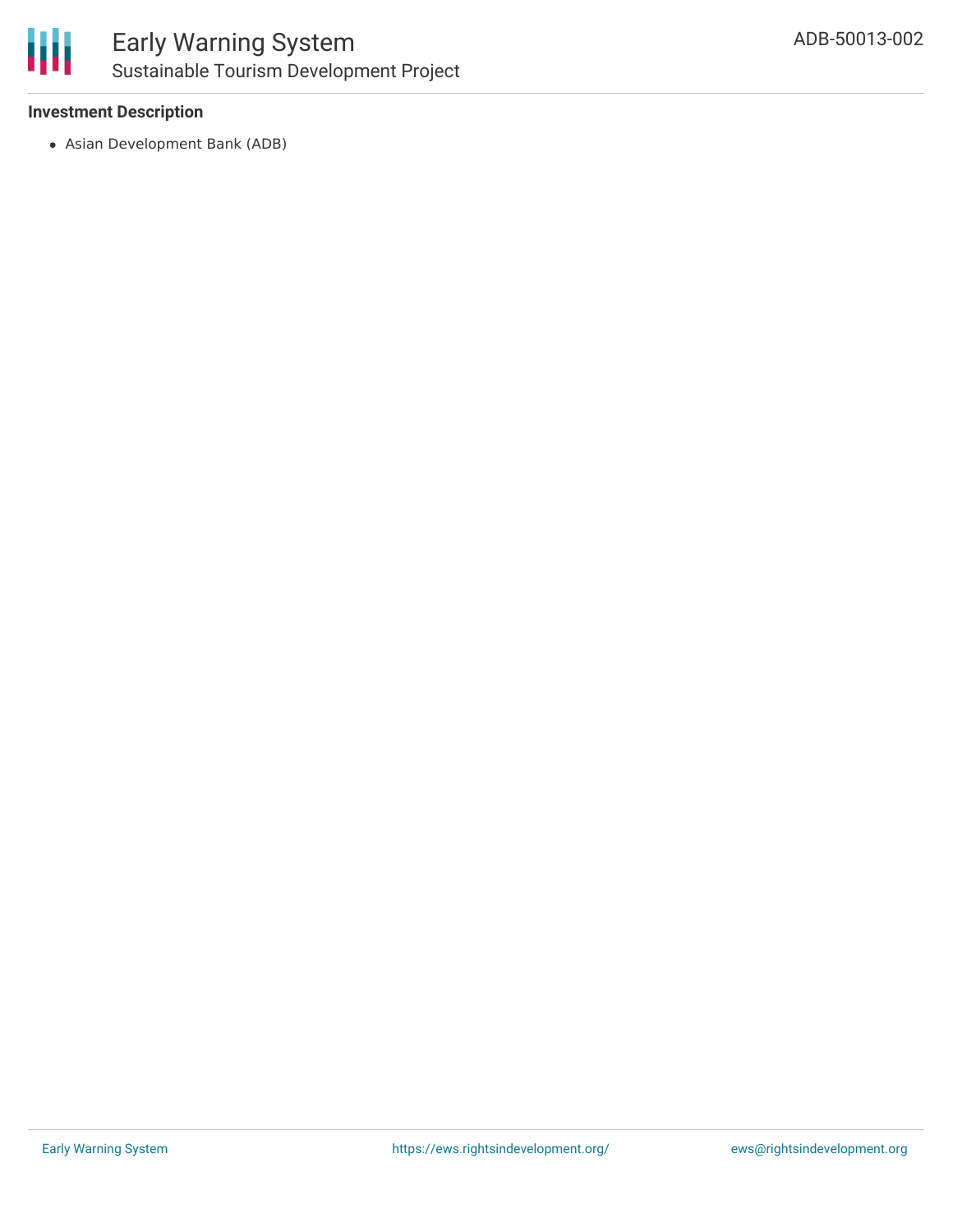

### **Contact Information**

#### ACCOUNTABILITY MECHANISM OF ADB

The Accountability Mechanism is an independent complaint mechanism and fact-finding body for people who believe they are likely to be, or have been, adversely affected by an Asian Development Bank-financed project. If you submit a complaint to the Accountability Mechanism, they may investigate to assess whether the Asian Development Bank is following its own policies and procedures for preventing harm to people or the environment. You can learn more about the Accountability Mechanism and how to file a complaint at: http://www.adb.org/site/accountability-mechanism/main